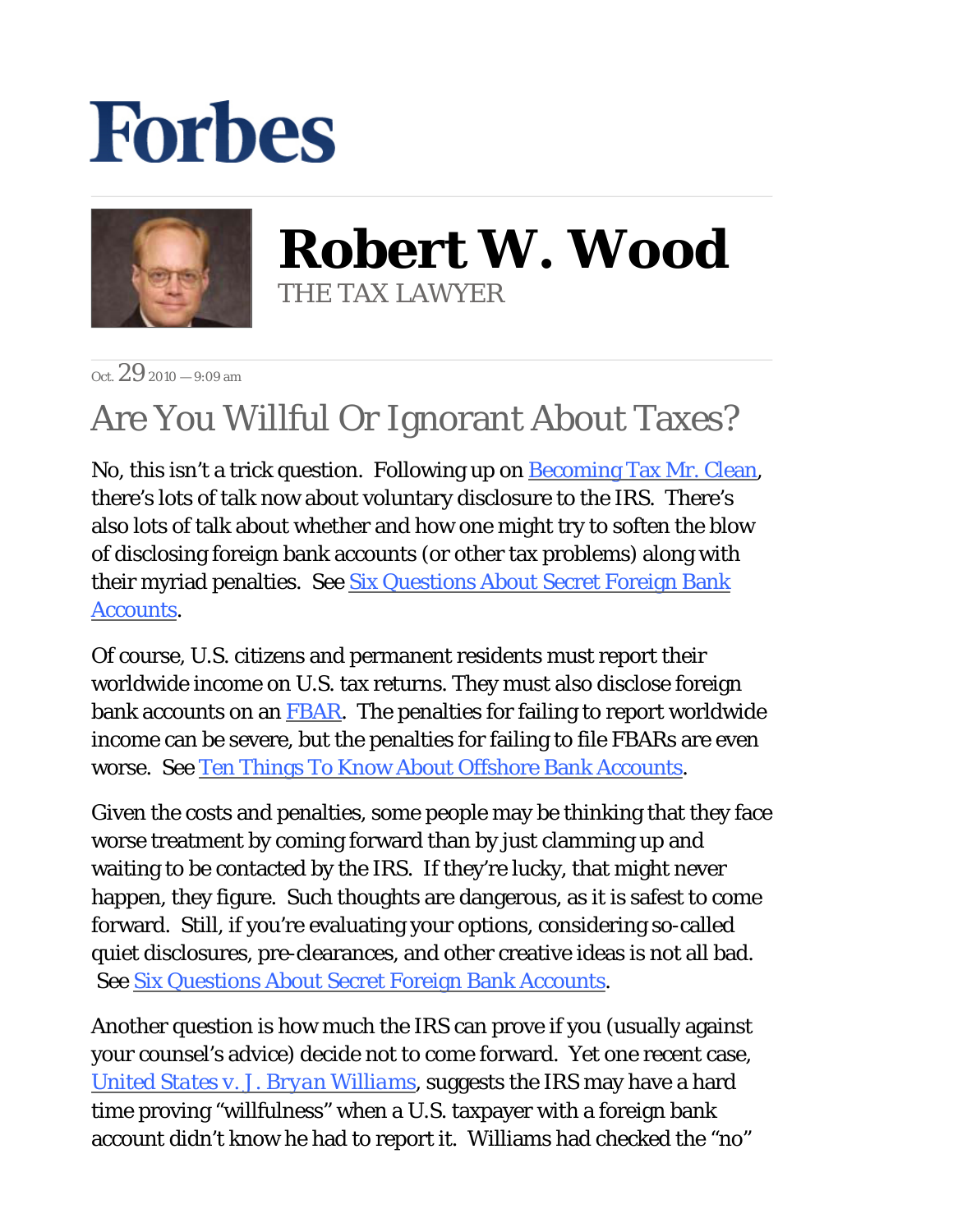box indicating (under penalties of perjury, mind you) that he did not have a foreign bank account. He also did not file FBARs.

Nevertheless, the court was not persuaded that he was trying to evade taxes. Willfully evading federal income taxes is a felony. See 26 U.S.C. § 7203. You may think your child or pet is willful, but "willful" in this context usually means voluntary or with intent. You are willful if you intentionally violate a legal duty of which you're aware.

Interestingly, though, some people have managed to avoid the taint of willfulness in tax matters based on a genuine misunderstanding of the tax law. The misunderstanding can even be unreasonable as long as it's genuine. See *Cheek v. United States*, 498 U.S. 192, 201 (1991). Another way of not being willful: having a good-faith (even though unreasonable) belief that no tax was due.

**Is Ignorance Bliss?** Despite the popular aphorism, ignorance isn't usually bliss. But perhaps sometimes it can be better to be ignorant. In a recent criminal tax case in Illinois, *United States v. Kokenis*, a jury found Chris Kokenis guilty of tax evasion.

Asking for a new trial, Kokenis claimed the trial court had erred by excluding evidence of his good faith misunderstanding of the tax law. The court denied his motion for a new trial, and in doing so, made a worrisome suggestion. The court suggested that such a defense would require the defendant to take the stand to testify. Had Kokenis testified in his trial? Nope. See order.

The court seemed careful to tiptoe around the issue of drawing negative inferences based a defendant's failure to testify. The court even notes in its order that it instructed the jury that it could *not* draw negative inferences from the fact that Kokenis did not take the stand in his own defense. Still, said the court, how else could he have established what his own good faith belief was?

My favorite cutesy (but still downright weird) part of the court's comments, though, was a paean to the old radio shows that (despite our iPod, iPhone era) I still love. The Judge capped his you-have-to-take-thestand-to-show-your-belief harrumph with a footnote suggesting that